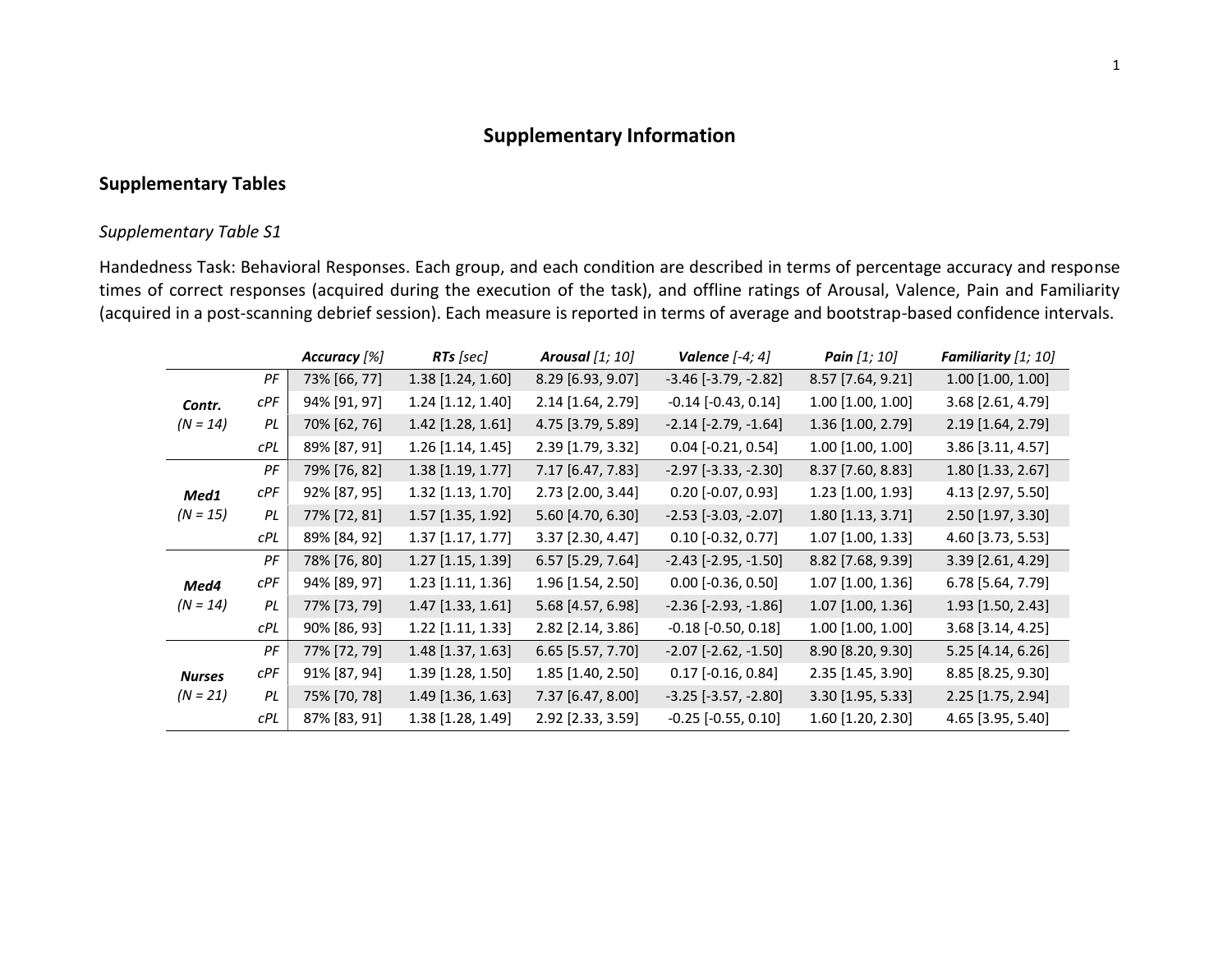Handedness Task. Results from Repeated Measures ANOVAs with EMOTIONAL AROUSAL (*Neutral, Negative*) and STIMULI (*Painful, Painless*) as within-subjects factor, GROUP (*Controls Med1, Med4, Nurses*) as between-subjects factor, and AGE as nuisance covariate. The analysis was run on post-experimental ratings of Familiarity, Pain, Arousal and Valence, as well as on on-line Accuracy and Reaction Times of correct responses. For each dependent variable (displayed vertically), and for each effect of interest (horizontally), the table reports the *F*-value from the ANOVA. Significant effects are highlighted.

|                               | Accuracy [%]                       | $RTs$ [sec] | Arousal $[1; 10]$                  | Valence $[-4, 4]$ | <b>Pain</b> $[1; 10]$ | <b>Familiarity</b> $[1; 10]$ |
|-------------------------------|------------------------------------|-------------|------------------------------------|-------------------|-----------------------|------------------------------|
| <b>GROUP</b>                  | $F_{(3,56)} = 0.80$                | 0.64        | $F_{(3,55)} = 0.60$                | 0.30              | $3.74^{*}$            | $20.76*$                     |
| <b>AGE</b>                    | $F_{(1,56)} = 0.14$                | 0.36        | $F_{(1,55)} = 3.26$                | 0.05              | 1.17                  | 1.32                         |
| <b>GROUP*AGE</b>              | $F_{(3.56)} = 1.96$                | 0.73        | $F_{(3,55)} = 2.95^*$              | 1.84              | 0.13                  | 0.56                         |
| <b>EMOTIONAL AROUSAL [EA]</b> | $F_{(1,56)} = 453.95$ <sup>*</sup> | 82.09*      | $F_{(1,55)} = 499.23$ <sup>*</sup> | 450.21            | $942.48^*$            | $230.30^*$                   |
| EA*GROUP                      | $F_{(3,56)} = 5.21^+$              | 0.69        | $F_{(3,55)} = 2.60$                | 0.94              | 0.16                  | 1.46                         |
| EA*AGE                        | $F_{(1,56)} = 1.46$                | 2.58        | $F_{(1,55)} = 5.76^+$              | 0.51              | 0.19                  | 0.48                         |
| EA*GROUP*AGE                  | $F_{(3.56)} = 2.63$                | 0.27        | $F_{(3.55)} = 0.60$                | 0.85              | 0.32                  | 0.95                         |
| <b>STIMULI</b>                | $F_{(1.56)} = 13.63^*$             | $15.70*$    | $F_{(1,55)} = 0.76$                | 0.24              | 429.54                | 32.74*                       |
| STIMULI*GROUP                 | $F_{(3.56)} = 0.32$                | $4.33^{+}$  | $F_{(3,55)} = 5.84^+$              | $7.61*$           | 0.91                  | $21.49$ <sup>*</sup>         |
| STIMULI*AGE                   | $F_{(1,56)} = 0.93$                | 2.00        | $F_{(1,55)} = 0.59$                | < 0.01            | 0.16                  | 3.31                         |
| STIMULI*GROUP*AGE             | $F_{(3.56)} = 0.86$                | 0.10        | $F_{(3,55)} = 1.13$                | $3.21^{+}$        | 0.20                  | 0.74                         |
| <b>EA*STIMULI</b>             | $F_{(1,56)} = 1.49$                | $7.86^+$    | $F(1,55) = 31.44^*$                | 1.02              | $193.53*$             | $8.20^{+}$                   |
| <b>EA*STIMULI*GROUP</b>       | $F_{(3.56)} = 0.02$                | 2.28        | $F_{(3,55)} = 4.74$ <sup>*</sup>   | $4.40^{*}$        | 2.02                  | 0.59                         |
| EA*STIMULI*AGE                | $F_{(1,56)} = 0.09$                | 0.17        | $F_{(1,55)} = 0.01$                | 0.18              | 0.07                  | 1.37                         |
| EA*STIMULI*GROUP*AGE          | $F_{(3,56)} = 0.22$                | 0.20        | $F_{(3,55)} = 0.85$                | 1.21              | 0.12                  | 1.10                         |

*\*p < 0.001; †p < 0.01; ‡p < 0.05*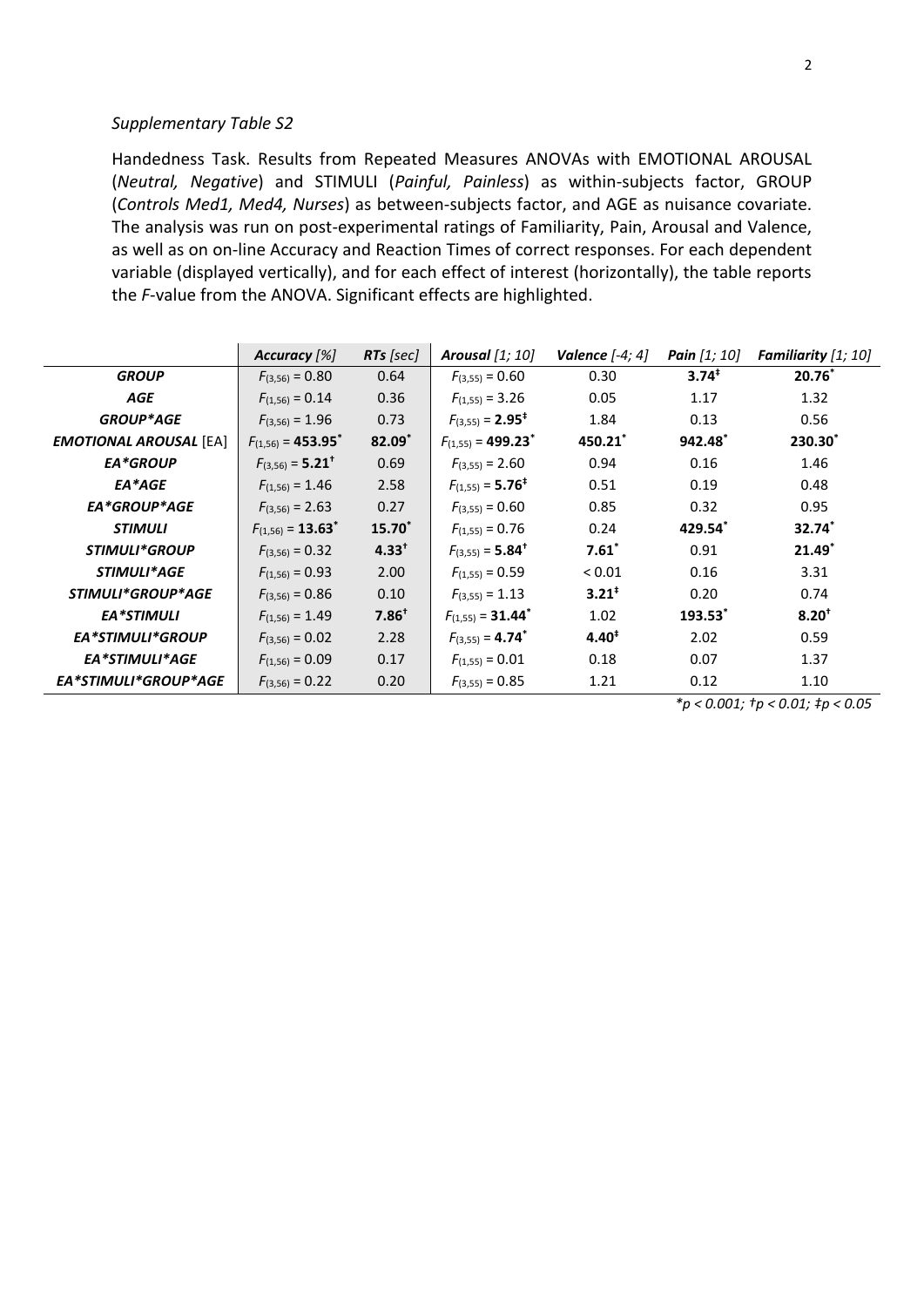Handedness Task. Regions displaying differential activity for the contrast *PF – cPF*. L and R refer to the left and right hemisphere, respectively. M refers to medial activations.

|                                              | <b>SIDE</b> |                | <b>Coordinates</b> |                |            | <b>Cluster size</b> |
|----------------------------------------------|-------------|----------------|--------------------|----------------|------------|---------------------|
|                                              |             | X              | у                  | z              | $T_{(59)}$ |                     |
| Main Effect: PF > cPF                        |             |                |                    |                |            |                     |
| Middle Insula [MI]                           | R           | 40             | $-2$               | $-2$           | 11.51      | 1045*               |
| Amygdala                                     | R           | 22             | $-4$               | $-18$          | 6.55       |                     |
| Inferior Frontal Gyrus [IFG]                 | ${\sf R}$   | 44             | 38                 | 6              | 8.49       | 298 <sup>†</sup>    |
| Middle Insula [MI]                           | L           | $-38$          | $-4$               | $\overline{2}$ | 7.08       | $841*$              |
| Amygdala                                     | L           | $-22$          | $-4$               | $-20$          | 6.94       |                     |
| Anterior Insula [AI]                         | L           | $-32$          | 24                 | $\overline{4}$ | 5.11       | $268^{+}$           |
| Inferior Frontal Gyrus [IFG]                 | L           | $-44$          | 36                 | 112            | 5.01       |                     |
| <b>Precentral Gyrus</b>                      | R           | 50             | 8                  | 20             | 6.87       | $504*$              |
| <b>Precentral Gyrus</b>                      | L           | $-46$          | 4                  | 26             | 6.01       | $337^{+}$           |
| Supramarginal/Postcentral Gyrus [SMG/PCG]    | ${\sf R}$   | 60             | $-22$              | 34             | 11.13      | 1164*               |
| Supramarginal/Postcentral Gyrus [SMG/PCG]    | L           | $-56$          | $-24$              | 34             | 10.11      | $826*$              |
| Middle Cingulate Cortex [MCC]                | M           | $\overline{2}$ | 6                  | 30             | 6.83       | $451^+$             |
| Periaqueductal Gray/Midbrain                 | M           | -8             | $-28$              | $-6$           | 6.50       | 489*                |
| <b>Inferior Temporal Gyrus</b>               | R           | 48             | -60                | $-10$          | 11.21      |                     |
| Middle Occipital Gyrus                       | R           | 34             | -84                | 12             | 8.39       |                     |
| <b>Fusiform Gyrus</b>                        | R           | 28             | $-42$              | $-16$          | 9.42       |                     |
| Occipital Pole                               | R           | 14             | $-90$              | $\mathbf 0$    | 13.95      |                     |
| <b>Intraparietal Sulcus</b>                  | R           | 24             | -64                | 48             | 9.65       | $9696*$             |
| <b>Inferior Temporal Gyrus</b>               | L           | -48            | $-60$              | $-10$          | 9.57       |                     |
| Middle Occipital Gyrus                       | L           | $-30$          | -86                | 12             | 7.67       |                     |
| <b>Fusiform Gyrus</b>                        | L           | $-28$          | $-52$              | $-12$          | 9.22       |                     |
| Occipital Pole                               | L           | $-12$          | $-90$              | $-6$           | 13.07      |                     |
| <b>Intraparietal Sulcus</b>                  | L           | $-20$          | -66                | 46             | 8.27       |                     |
| $(PF > cPF)_{Med1}$ > $(PF > cPF)_{Med4}$    |             |                |                    |                |            |                     |
| Periaqueductal Gray/Midbrain                 | M           | 12             | $-24$              | $-22$          | 4.16       | 227 <sup>†</sup>    |
| $(PF > cPF)_{Med4}$ > $(PF > cPF)_{contr}$   |             |                |                    |                |            |                     |
| <b>Posterior Cingulate Cortex</b>            | M           | -4             | -44                | 26             | 4.68       | $303+$              |
| $(PF > cPF)_{Nurses}$ > $(PF > cPF)_{contr}$ |             |                |                    |                |            |                     |
| Postcentral Gyrus                            | L           | $-38$          | $-24$              | 48             | 4.85       | $790^*$             |
| <b>Superior Temporal Gyrus</b>               | R           | 66             | $-30$              | 4              | 4.84       | 454                 |
| <b>Superior Temporal Gyrus</b>               | L           | $-62$          | $-26$              | 6              | 7.19       |                     |
| Posterior Insula                             | L           | $-30$          | $-24$              | 14             | 4.29       | 1224                |
| Parietal Operculum                           | L           | $-54$          | $-18$              | 12             | 4.26       |                     |
| Precuneus/Cuneus                             | ${\sf M}$   | $-4$           | $-58$              | 18             | 4.37       | $263*$              |
| Cerebellum                                   | R           | 20             | $-56$              | $-16$          | 5.94       |                     |
| <b>Lingual Gyrus</b>                         | R           | 12             | $-68$              | $-4$           | 4.56       | 1291*               |
| <b>Lingual Gyrus</b>                         | L           | $-14$          | $-68$              | $-12$          | 4.63       |                     |
| $(PF > cPF)_{Nurses}$ > $(PF > cPF)_{Med1}$  |             |                |                    |                |            |                     |
| <b>Superior Temporal Gyrus</b>               | L           | $-60$          | $-26$              | 6              | 4.85       | 227 <sup>‡</sup>    |
| <b>Postcentral Gyrus</b>                     | L           | $-38$          | $-24$              | 48             | 4.75       | $414^{+}$           |
| Cuneus                                       | M           | 12             | $-88$              | 26             | 4.57       | $223^{\ddagger}$    |
| $(PF > cPF)_{Nurses}$ > $(PF > cPF)_{Med4}$  |             |                |                    |                |            |                     |
| Postcentral Gyrus                            | L           | $-38$          | $-24$              | 48             | 5.05       | $542$ <sup>*</sup>  |
| Cerebellum                                   | ${\sf R}$   | 16             | $-64$              | $-18$          | 4.47       | $286^{+}$           |

 $* p < 0.001$ ;  $\dagger p < 0.01$ ;  $\dagger p < 0.05$  corrected for multiple comparisons at the cluster level for the whole brain.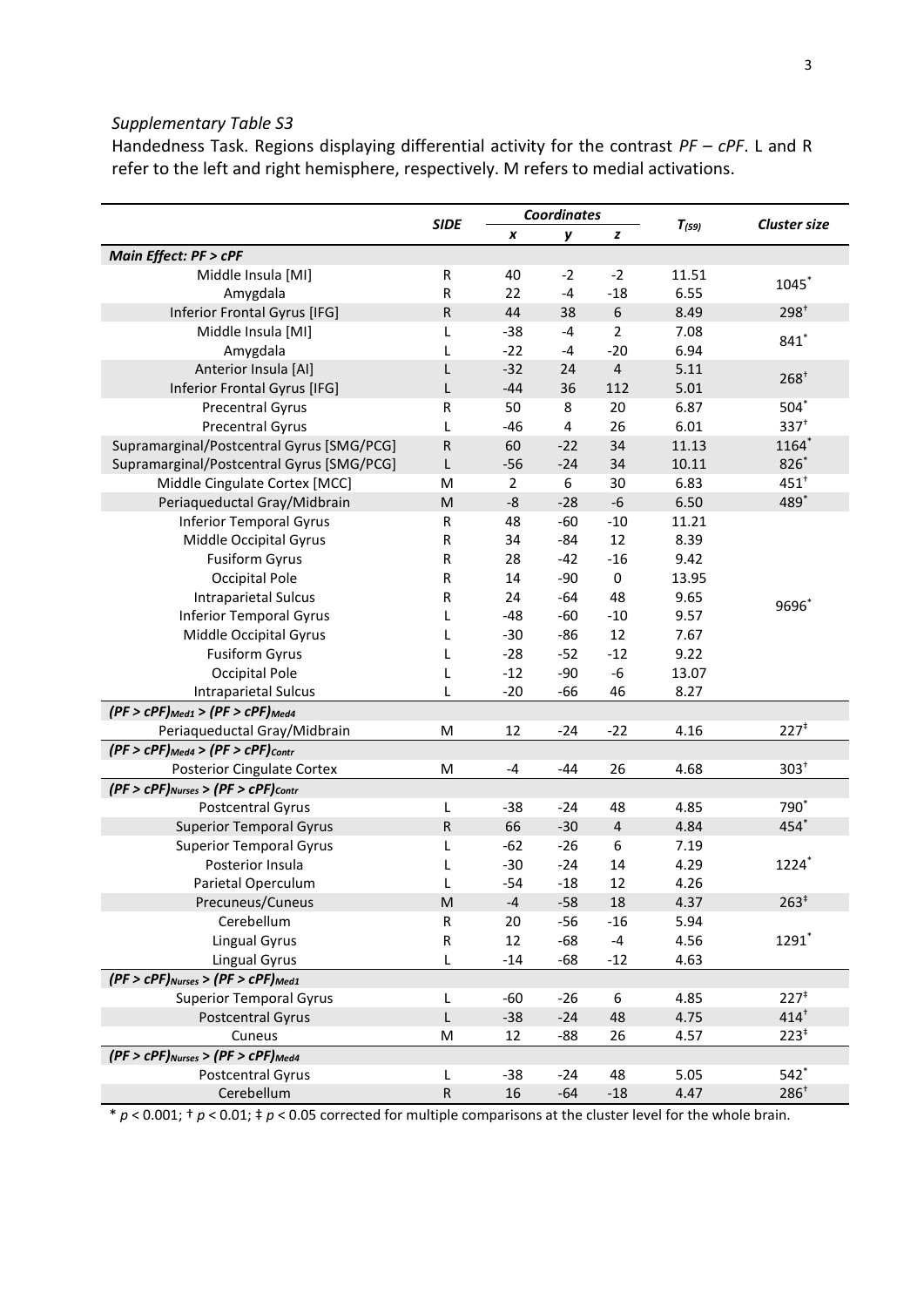Handedness Task. Regions displaying differential activity for the contrast *PL – cPL*.

|                                                                             | <b>SIDE</b>  |                  | <b>Coordinates</b> |       |            |                     |
|-----------------------------------------------------------------------------|--------------|------------------|--------------------|-------|------------|---------------------|
|                                                                             |              | x                | y                  | z     | $T_{(59)}$ | <b>Cluster size</b> |
| Main Effect: PL > cPL                                                       |              |                  |                    |       |            |                     |
| Anterior Insula [AI]                                                        | R            | 34               | 22                 | -8    | 4.91       | $480^+$             |
| Anterior Insula [AI]                                                        | L            | $-32$            | 28                 | $-4$  | 5.64       | 745                 |
| Dorsolateral Prefrontal Cortex [DLPFC]                                      | R            | 30               | 10                 | 50    | 4.58       |                     |
| Dorsolateral Prefrontal Cortex [DLPFC]                                      | L            | $-24$            | $-4$               | 48    | 5.81       | 3276*               |
| Supplementary Motor Area [SMA]                                              | M            | $-6$             | 22                 | 44    | 6.03       |                     |
| <b>Superior Parietal Cortex</b>                                             | $\mathsf{R}$ | 38               | $-44$              | 44    | 5.53       | $843*$              |
| Middle/Inferior Occipital Gyrus                                             | R            | 50               | $-70$              | 12    | 5.38       | $370^{+}$           |
| <b>Superior Parietal Cortex</b>                                             | L            | $-34$            | $-42$              | 44    | 7.52       |                     |
| Middle Occipital Gyrus                                                      | L            | $-40$            | $-70$              | 14    | 5.08       | 4608                |
| Precuneus                                                                   | M            | -8               | $-64$              | 44    | 6.00       |                     |
| posterior Middle Cingulate Cortex [pMCC]                                    | M            | $-6$             | $-24$              | 30    | 4.69       | $384^{+}$           |
| Periaqueductal Gray/Midbrain                                                | M            | $-2$             | $-34$              | $-34$ | 4.64       | 386 <sup>†</sup>    |
| Group Difference: (PL > cPL) <sub>Med1</sub> > (PL > cPL) <sub>Nurses</sub> |              |                  |                    |       |            |                     |
| Medial Prefrontal Cortex (dorsal part)                                      | M            | $\boldsymbol{0}$ | 58                 | 28    | 4.06       | $212^+$             |
| Group Difference: (PL > cPL) Med4 > (PL > cPL) Nurses                       |              |                  |                    |       |            |                     |
| Anterior Insula [AI]                                                        | $\mathsf{R}$ | 38               | 22                 | $-6$  | 4.39       | $300*$              |
| Inferior Frontal Gyrus [IFG]                                                | $\mathsf{R}$ | 44               | 32                 | $-14$ | 4.80       |                     |
| Dorsolateral Prefrontal Cortex [DLPFC]                                      | L            | $-44$            | 12                 | 40    | 4.54       | $252*$              |
| Periaqueductal Gray/Midbrain                                                | M            | 10               | $-10$              | $-14$ | 5.38       | $281^*$             |
| Group Difference: (PL > cPL) Nurses > (PL > cPL) contr.                     |              |                  |                    |       |            |                     |
| <b>Precentral Gyrus</b>                                                     | L            | $-30$            | $-24$              | 66    | 5.42       | $332^{+}$           |
| Group Difference: $(PL > cPL)_{Nurses}$ > $(PL > cPL)_{Med1}$               |              |                  |                    |       |            |                     |
| <b>Precentral Gyrus</b>                                                     | L            | $-30$            | $-24$              | 66    | 5.01       | 278 <sup>‡</sup>    |
| Group Difference: (PL > cPL) Nurses > (PL > cPL) Med4                       |              |                  |                    |       |            |                     |
| <b>Precentral Gyrus</b>                                                     | L            | $-30$            | $-24$              | 66    | 5.58       | $980^*$             |
| <b>Superior Occipital Gyrus</b>                                             | R            | 16               | -88                | 24    | 5.15       | $340^{+}$           |
| <b>Fusiform Gyrus</b>                                                       | L            | -26              | $-62$              | $-12$ | 4.78       | $493^{+}$           |
| <b>Lingual Gyrus</b>                                                        | L            | $-10$            | $-74$              | -6    | 4.57       |                     |

\* *p* < 0.001; † *p* < 0.01; ‡ *p* < 0.05 corrected for multiple comparisons at the cluster level for the whole brain.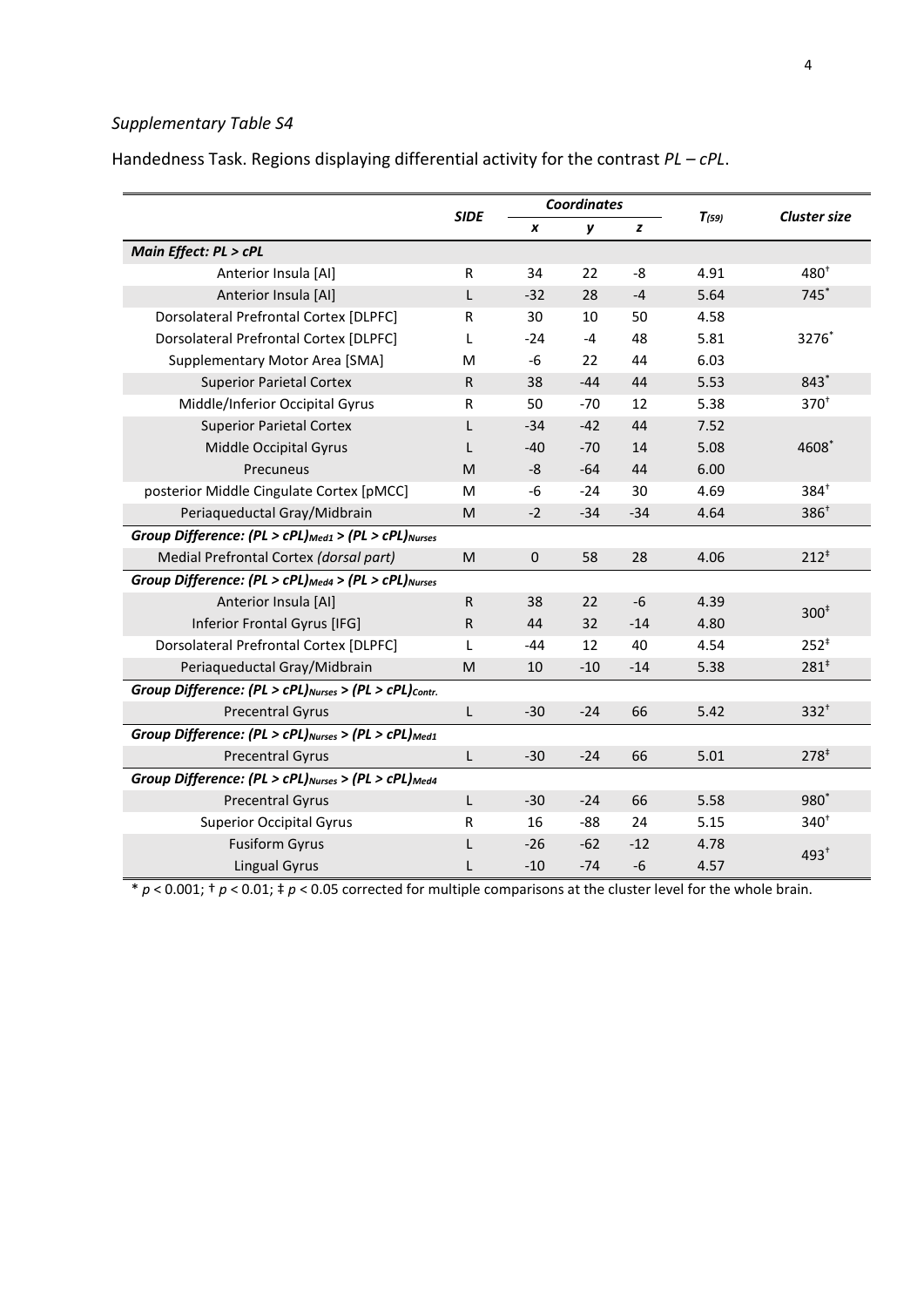|                                                                        | <b>SIDE</b>  |                | <b>Coordinates</b> |       |                      |                     |
|------------------------------------------------------------------------|--------------|----------------|--------------------|-------|----------------------|---------------------|
|                                                                        |              | x              | y                  | z     | $T_{(59)}$           | <b>Cluster size</b> |
| Main Effect: (PF > cPF) > (PL > cPL)                                   |              |                |                    |       |                      |                     |
| Middle Insula [MI]                                                     | $\mathsf{R}$ | 40             | $-2$               | $-2$  | 9.81                 | $815$ *             |
| Amygdala                                                               | $\mathsf{R}$ | 20             | $-4$               | $-18$ | 8.62                 |                     |
| Middle Insula [MI]                                                     | L            | $-38$          | $-4$               | $-6$  | 5.95                 | $743*$              |
| Amygdala                                                               | L            | $-22$          | $-2$               | $-20$ | 8.22                 |                     |
| Inferior Frontal Gyrus [IFG]                                           | $\mathsf{R}$ | 46             | 38                 | 8     | 7.24                 | $231^+$             |
| Middle Cingulate Cortex [MCC]                                          | M            | $\mathbf{0}$   | 14                 | 28    | $3.81^{\frac{6}{5}}$ | $\overline{4}$      |
| <b>Precentral Gyrus</b>                                                | $\mathsf{R}$ | 52             | 12                 | 28    | 5.53                 | $256^{\ddagger}$    |
| Supramarginal/Postcentral Gyrus [SMG/PCG]                              | $\mathsf{R}$ | 62             | $-20$              | 30    | 10.11                | $951*$              |
| Supramarginal/Postcentral Gyrus [SMG/PCG]                              | L            | $-60$          | $-24$              | 34    | 7.33                 | $459*$              |
| <b>Intraparietal Sulcus</b>                                            | R            | 24             | $-64$              | 48    | 5.16                 | $270^{\ddagger}$    |
| <b>Fusiform Gyrus</b>                                                  | R            | 30             | -46                | $-18$ | 8.40                 |                     |
| Occipital Pole                                                         | R            | 14             | -90                | $-2$  | 13.01                |                     |
| Inferior Temporal/Occipital Gyrus                                      | R            | 52             | -58                | $-12$ | 9.42                 | 7932*               |
| <b>Fusiform Gyrus</b>                                                  | L            | $-28$          | -60                | $-12$ | 9.25                 |                     |
| Occipital Pole                                                         | L            | $-12$          | -90                | $-6$  | 11.54                |                     |
| Inferior Temporal/Occipital Gyrus                                      |              | $-44$          | -58                | -8    | 7.44                 |                     |
| Periaqueductal Gray/Midbrain                                           | M            | $-18$          | $-28$              | -6    | 5.50                 | $205^{\ddagger}$    |
| $[(PF > cPF) > (PL > cPL)]_{contr} > [(PF > cPF) > (PL > cPL)]_{Med4}$ |              |                |                    |       |                      |                     |
| Anterior Insula [AI]                                                   | R            | 42             | 10                 | $-10$ | 3.49 <sup>6</sup>    | $\mathbf{1}$        |
| Dorsolateral Prefrontal Cortex [DLPFC]                                 | R            | 44             | 12                 | 32    | 5.12                 | $248^{\ddagger}$    |
| Periaqueductal Gray/Midbrain                                           | M            | $\overline{2}$ | $-16$              | $-4$  | 4.76                 | $514*$              |
| $[(PF > cPF) > (PL > cPL)]_{Med1} > [(PF > cPF) > (PL > cPL)]_{Med4}$  |              |                |                    |       |                      |                     |
| Periaqueductal Gray/Midbrain                                           | M            | 8              | $-2$               | $-2$  | 4.43                 | 197 <sup>‡</sup>    |
| <b>Brain Stem</b>                                                      | M            | -6             | $-34$              | $-34$ | 4.89                 | $571*$              |

Handedness Task. Regions displaying suprathreshold activity for the interaction (*PF – cPF) –* (*PL – cPL)*.

\* *p* < 0.001; † *p* < 0.01; ‡ *p* < 0.05 corrected for multiple comparisons at the cluster level for the whole brain. § *p* < 0.05 Small Volume Corrected for multiple comparisons for the *Others' Pain* mask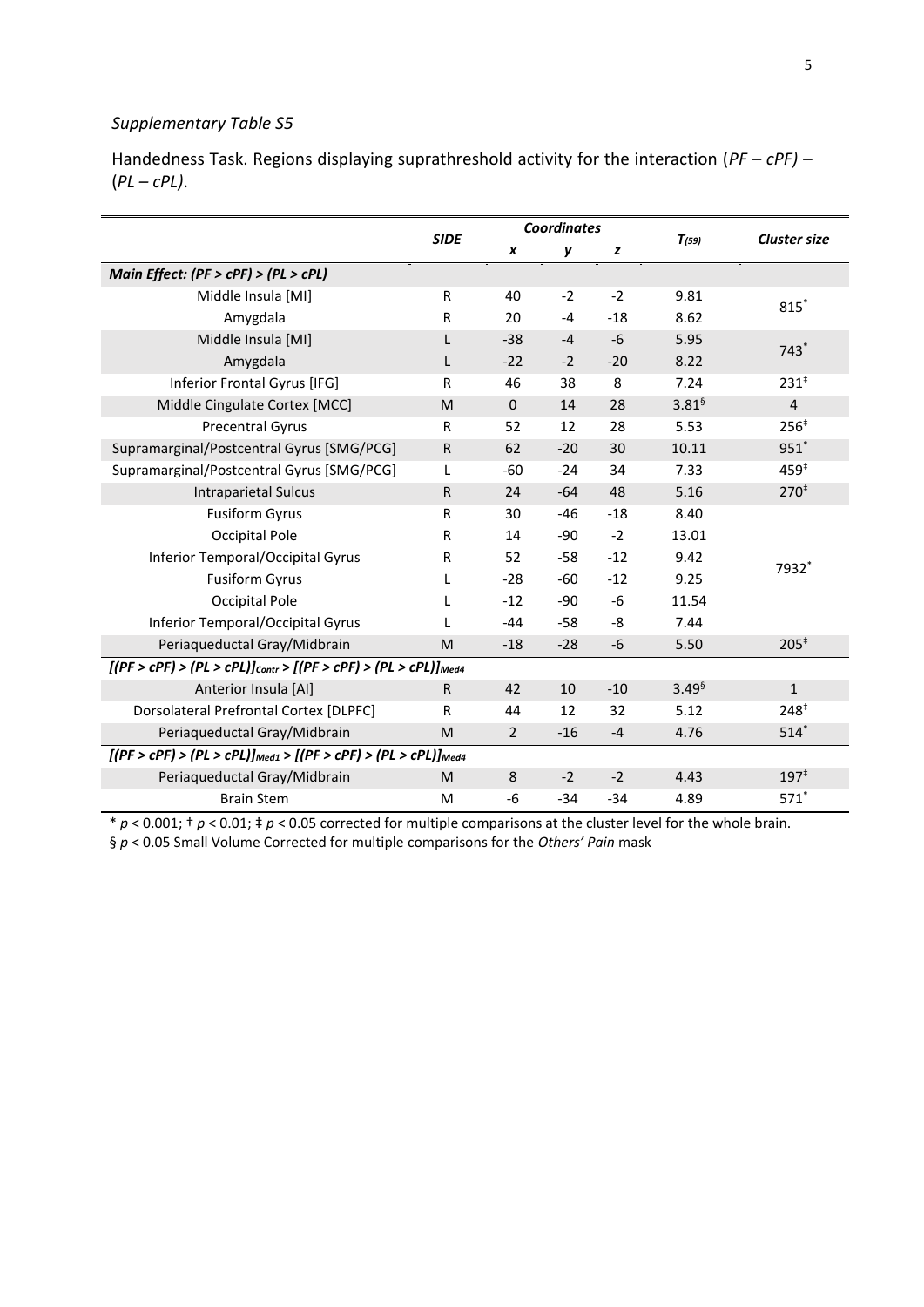Handedness Task: Vicarious Pain Signatures. Each group, and each condition are described in terms of the output (in arbitrary units) of two Vicarious Pain models: *Krishan2016* <sup>38</sup> and *Zhou-NS2020* <sup>21</sup>. Each measure is reported in terms of average and bootstrap-based confidence intervals.

|               |            | Krishan <sub>2016</sub> | Zhou-NS <sub>2020</sub>          |
|---------------|------------|-------------------------|----------------------------------|
|               | PF         | 46.08 [20.99, 72.47]    | $-11.45$ [ $-16.33$ , $-8.81$ ]  |
|               | CPF        | 16.76 [-0.61, 32.97]    | $-14.04$ [ $-16.31$ , $-12.19$ ] |
| Contr.        | PL         | 35.19 [14.96, 56.47]    | $-12.52$ [ $-15.87$ , $-10.70$ ] |
| $(N = 14)$    | cPL        | 29.46 [12.50, 49.55]    | $-13.66$ [ $-16.48$ , $-11.30$ ] |
|               | Hot        | 28.97 [4.55, 54.20]     | $-0.68$ $[-3.91, 2.30]$          |
|               | Warm       | 41.51 [21.09, 62.66]    | $-10.50$ [ $-14.81$ , $-5.97$ ]  |
|               | PF         | 39.97 [10.15, 74.76]    | $-11.39$ $[-14.35, -8.60]$       |
|               | CPF        | 20.16 [-10.71, 42.07]   | $-12.09$ [ $-14.98$ , $-8.96$ ]  |
| Med1          | PL         | 28.97 [-3.19, 59.05]    | $-9.07$ $[-11.62, -6.30]$        |
| $(N = 15)$    | cPL        | 26.46 [12.50, 49.55]    | $-10.90$ [ $-13.79$ , $-8.38$ ]  |
|               | Hot        | 30.30 [-21.06, 58.26]   | $0.55$ [-3.29, 8.63]             |
|               | Warm       | 10.05 [-15.58, 33.04]   | $-8.53$ [ $-11.67$ , $-6.34$ ]   |
|               | PF         | 38.17 [17.88, 61.53]    | -14.78 [-19.52, -10.95]          |
|               | CPF        | 9.95 [-12.90, 32.67]    | $-12.98$ [ $-16.69$ , $-10.03$ ] |
| Med4          | PL         | 22.30 [-1.69, 45.05]    | $-11.39$ $[-15.44, -8.42]$       |
| $(N = 14)$    | cPL        | 20.39 [1.54, 39.20]     | $-14.46$ [ $-19.15$ , $-11.30$ ] |
|               | Hot        | 28.12 [-4.24, 53.01]    | 2.08 [-3.29, 8.63]               |
|               | Warm       | 8.66 [-26.91, 42.37]    | $-10.36$ [ $-16.21$ , $-5.75$ ]  |
|               | РF         | 24.71 [8.72, 40.72]     | -11.26 [-12.61, -9.91]           |
|               | CPF        | 3.21 [-10.30, 17.98]    | $-10.43$ $[-12.13, -8.94]$       |
| <b>Nurses</b> | PL         | 3.96 [-9.63, 18.18]     | $-9.14$ [ $-10.83$ , $-7.58$ ]   |
| $(N = 21)$    | <b>cPL</b> | 9.62 [-7.38, 26.42]     | $-10.64$ [ $-12.53$ , $-9.23$ ]  |
|               | Hot        | 8.74 [-8.34, 29.61]     | 3.02 [0.35, 4.75]                |
|               | Warm       | $0.63$ [-4.84, 6.76]    | $-0.51$ [ $-1.48$ , 0.23]        |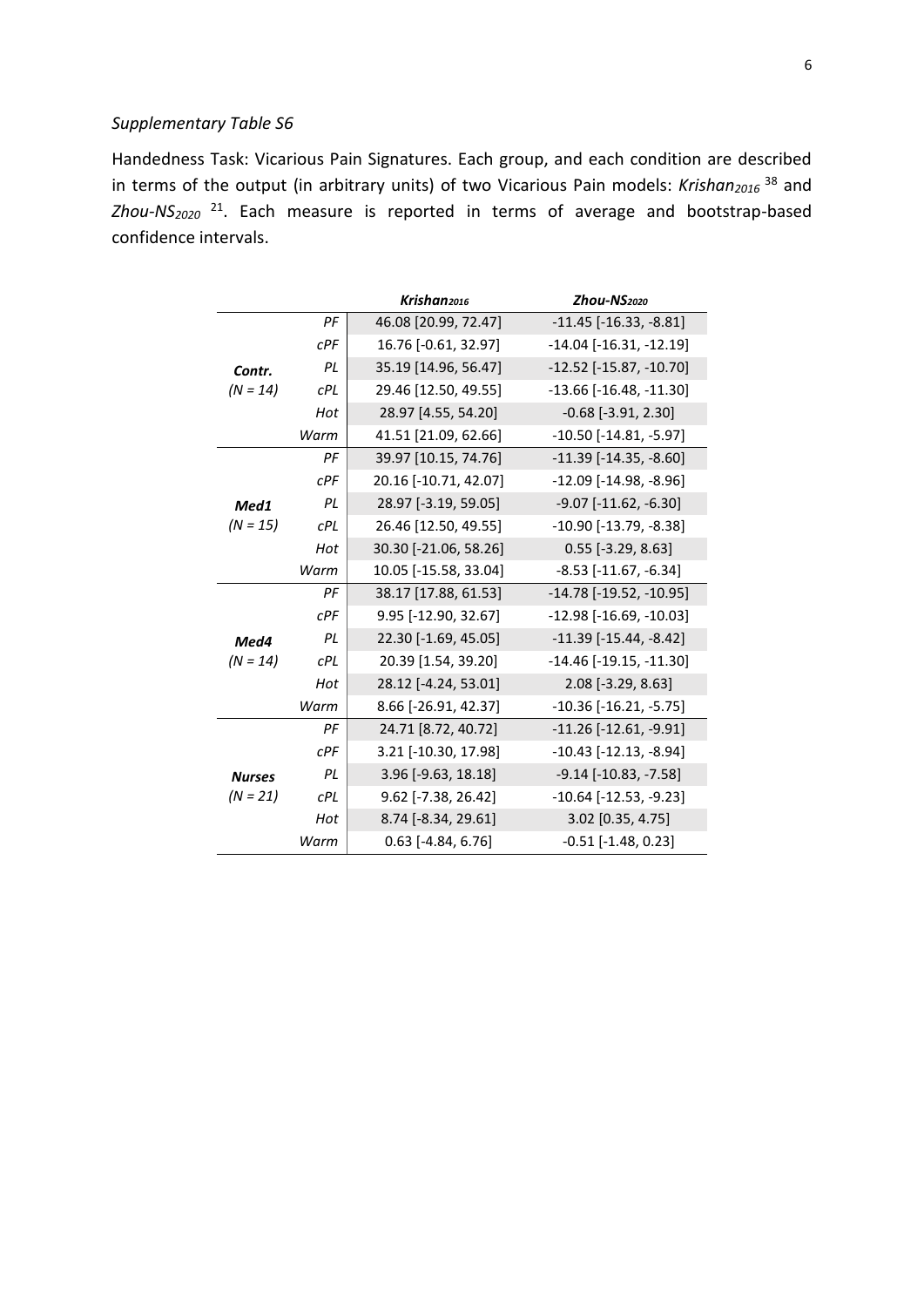Vicarious Pain Signature for Handedness Task. Results from Repeated Measures ANOVAs with EMOTIONAL AROUSAL (*Neutral, Negative*) and STIMULI (*Painful, Painless*) as withinsubjects factor, GROUP (*Controls Med1, Med4, Nurses*) as between-subjects factor, and AGE as nuisance covariate. The analysis was run on the output of two Vicarious Pain models: *Krishan2016* <sup>38</sup> and *Zhou-NS2020* <sup>21</sup>. For each of these, and for each effect of interest, the table reports the *F*-value from the ANOVA. Significant effects are highlighted.

|                               | Krishnan <sub>2016</sub>          | <b>Zhou-NS</b> <sub>2020</sub>       |
|-------------------------------|-----------------------------------|--------------------------------------|
| <b>GROUP</b>                  | $F_{(3,56)} = 0.87$               | 1.39                                 |
| AGE                           | $F_{(1.56)} = 0.70$               | 0.02                                 |
| <b>GROUP*AGE</b>              | $F_{(3.56)} = 0.93$               | 1.51                                 |
| <b>EMOTIONAL AROUSAL</b> [EA] | $F_{(1,56)} = 26.78$ <sup>*</sup> | $15.25^*$                            |
| <b>EA*GROUP</b>               | $F_{(3.56)} = 0.85$               | 1.96                                 |
| EA*AGE                        | $F_{(1.56)} = 0.56$               | 3.85                                 |
| EA*GROUP*AGE                  | $F_{(3.56)} = 0.38$               | $3.19^{+}$                           |
| <b>STIMULI</b>                | $F_{(1.56)} = 1.81$               | $11.61*$                             |
| STIMULI*GROUP                 | $F_{(3,56)} = 0.53$               | 2.68                                 |
| STIMULI*AGE                   | $F_{(1,56)} = 1.12$               | < 0.01                               |
| STIMULI*GROUP*AGE             | $F_{(3,56)} = 0.30$               | 0.76                                 |
| <b>EA*STIMULI</b>             | $F_{(1,56)} = 34.36^*$            | $7.42*$                              |
| EA*STIMULI*GROUP              | $F_{(3,56)} = 0.27$               | $3.58^{*}$                           |
| EA*STIMULI*AGE                | $F_{(1,56)}$ < 0.01               | 0.14                                 |
| EA*STIMULI*GROUP*AGE          | $F_{(3,56)} = 0.75$               | 0.09                                 |
|                               |                                   | *p < 0.001; $tp$ < 0.01; $tp$ < 0.05 |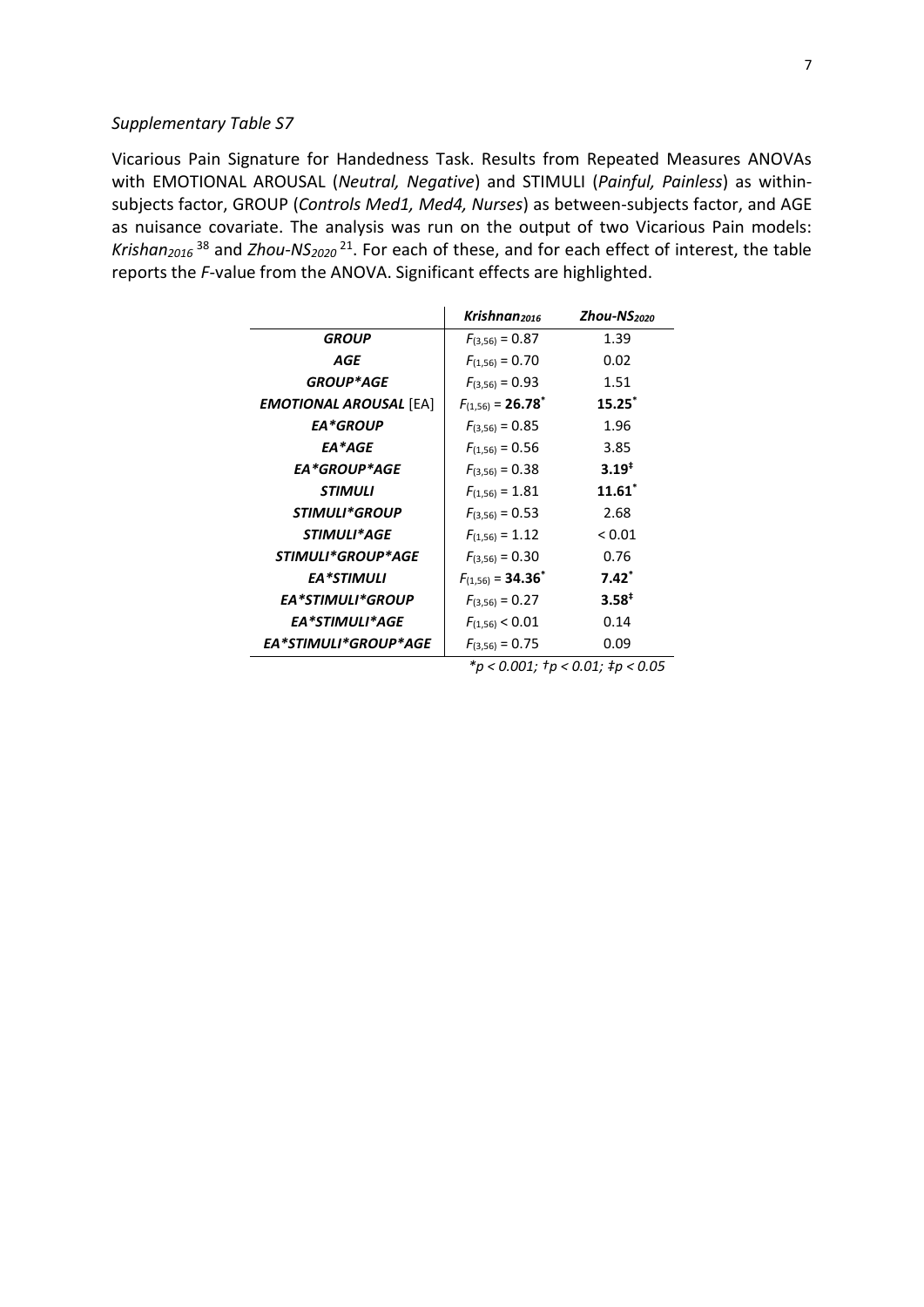Cognitive and Affective Theory of Mind Task: Behavioral Responses. Each group, and each condition are described in terms of percentage accuracy and response times of correct responses (acquired during the execution of the task. Each measure is reported in terms of average and bootstrap-based confidence intervals.

|               |    | Accuracy [%] | <b>RTs</b> [sec]           |
|---------------|----|--------------|----------------------------|
|               | В  | 90% [82, 95] | 2.81 [2.53, 3.25]          |
| Contr.        | Ε  | 90% [86, 95] | 3.15 [2.87, 3.47]          |
| $(N = 14)$    | Pα | 89% [86, 93] | $3.33$ [ $3.03$ , $3.73$ ] |
|               | Рh | 88% [83, 94] | 2.89 [2.62, 3.16]          |
|               | В  | 92% [83, 98] | $3.05$ [2.73, 3.65]        |
| Med1          | Ε  | 84% [77, 90] | 3.61 [3.18, 4.11]          |
| $(N = 15)$    | Pa | 86% [77, 93] | 3.77 [3.29, 4.30]          |
|               | Ph | 89% [82, 96] | 3.26 [2.85, 4.01]          |
|               | В  | 93% [86, 98] | $2.82$ [2.60, 3.22]        |
| Med4          | Ε  | 89% [83, 94] | 3.38 [3.07, 3.71]          |
| $(N = 14)$    | Pa | 90% [87, 95] | 3.68 [3.41, 4.10]          |
|               | Ph | 89% [83, 94] | 3.28 [2.99, 3.66]          |
|               | Β  | 90% [83, 96] | $3.21$ [2.94, 3.42]        |
| <b>Nurses</b> | Ε  | 85% [78, 91] | 3.42 [3.26, 3.67]          |
| (N = 21)      | Pa | 86% [78, 91] | $3.97$ [3.59, 4.42]        |
|               | Ph | 81% [71, 88] | 3.42 [3.17, 3.94]          |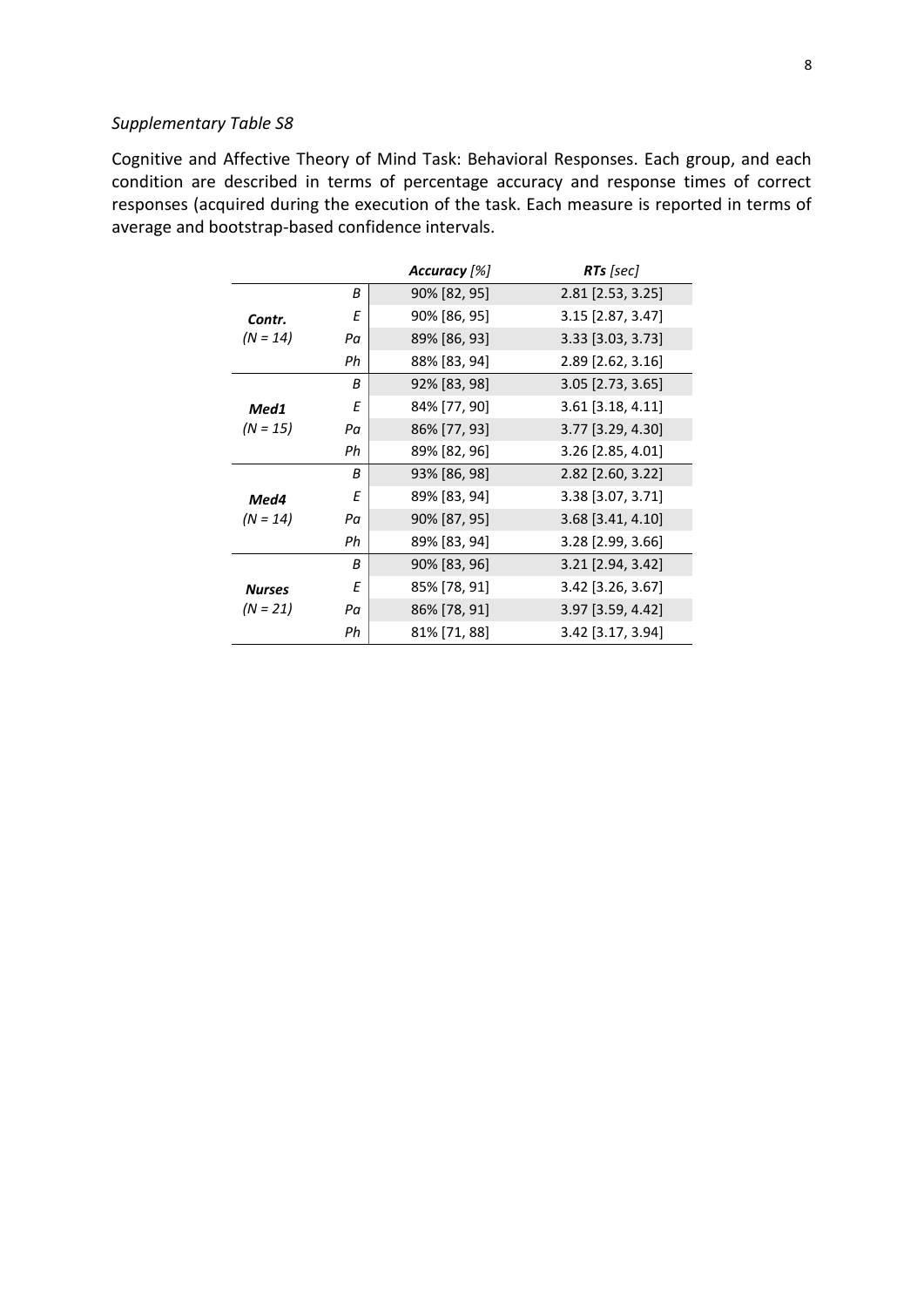Cognitive and Affective Theory of Mind Task. Results from Repeated Measures ANOVAs with STORY CATEGORY (*B, E, Pa, Ph*) as within-subjects factor, GROUP (*Controls Med1, Med4, Nurses*) as between-subjects factor, and AGE as nuisance covariate. The analysis was run on Accuracy and Reaction Times of correct responses. For each dependent variable (displayed vertically), and for each effect of interest (horizontally), the table reports the *F*-value from the ANOVA. Significant effects are highlighted.

|                            | Accuracy [%]         | RTs [sec] |
|----------------------------|----------------------|-----------|
| <b>GROUP</b>               | $F_{(3,56)} = 1.89$  | 2.41      |
| AGE                        | $F_{(1,56)} = 0.03$  | 1.43      |
| <b>GROUP*AGE</b>           | $F_{(3,56)} = 0.74$  | 0.83      |
| <b>STORY CATEGORY [SC]</b> | $F_{(3,168)} = 2.62$ | $25.12*$  |
| <b>SC*GROUP</b>            | $F(9,168) = 0.63$    | 0.64      |
| SC*AGE                     | $F_{(3.168)} = 0.61$ | 2.46      |
| <b>SC*GROUP*AGE</b>        | $F_{(9,168)} = 0.84$ | 0.52      |

*\*p < 0.001; †p < 0.01; ‡p < 0.05*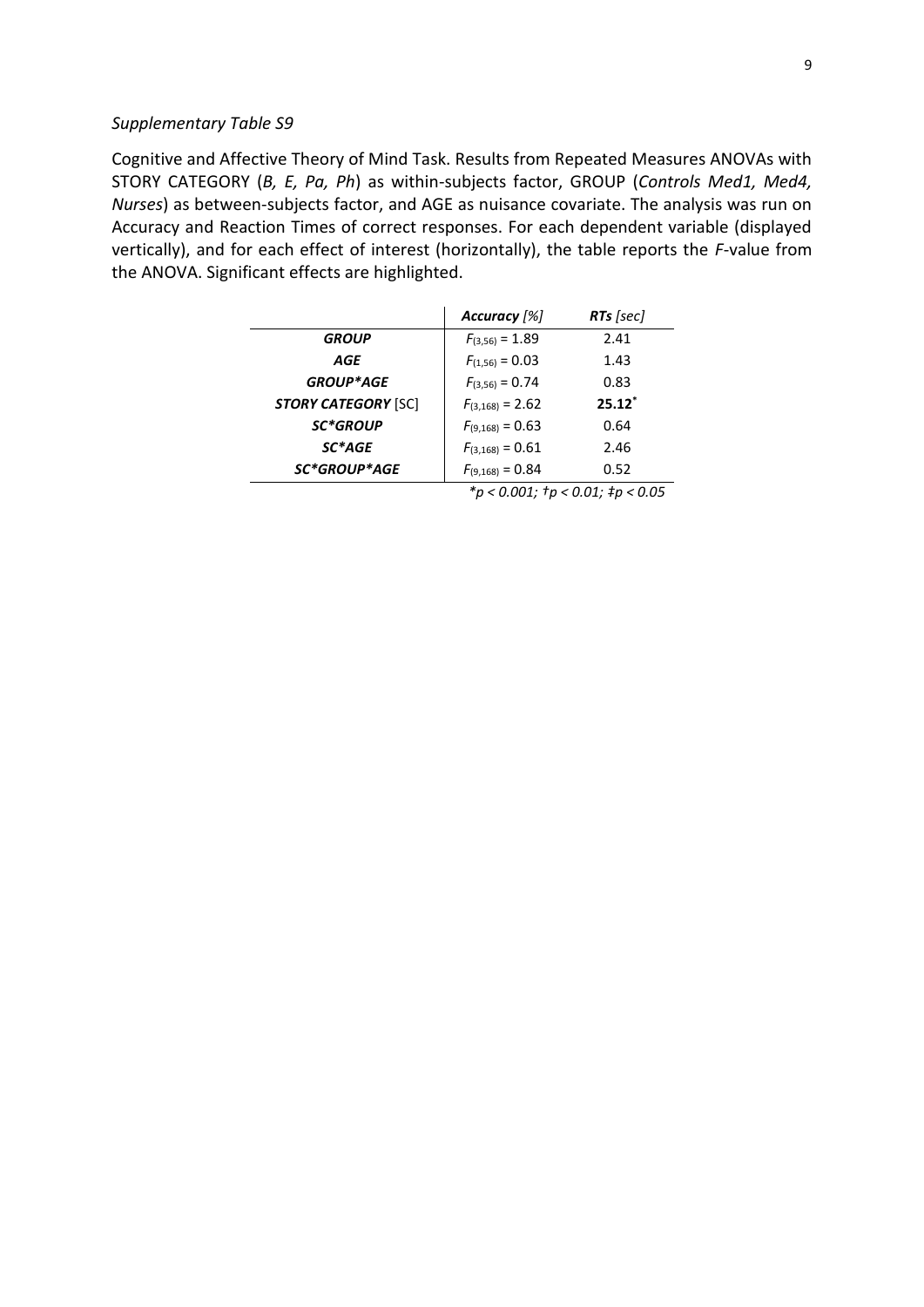Cognitive and Affective Theory of Mind Task. Regions displaying suprathreshold activity evoked by the attribution of *beliefs*, *emotions* and *pain* while reading the text-based *Scenarios*.

|                                                                           |              | <b>Coordinates</b> |                         |                |                   |                     |
|---------------------------------------------------------------------------|--------------|--------------------|-------------------------|----------------|-------------------|---------------------|
|                                                                           | <b>SIDE</b>  | x                  | у                       | z              | $T_{(59)}$        | <b>Cluster size</b> |
| <b>Main Effect: Attribution of Beliefs</b>                                |              |                    |                         |                |                   |                     |
| Temporo-Parietal Junction [TPJ]                                           | R            | 50                 | $-56$                   | 28             | 10.69             | 1941*               |
| Temporo-Parietal Junction [TPJ]                                           | L            | $-54$              | $-60$                   | 26             | 7.93              | 1218*               |
| Middle Temporal Gyrus                                                     | R            | 60                 | $-24$                   | $-10$          | 7.98              | $559^{+}$           |
| Middle Temporal Gyrus                                                     | L            | $-58$              | $-28$                   | $-12$          | $4.81*$           | 15                  |
| Medial Prefrontal Cortex (dorsal part)                                    | M            | $\overline{2}$     | 46                      | 28             | 6.01              | 3617*               |
| Dorsolateral Prefrontal Cortex [DLPFC]                                    | R            | 46                 | 20                      | 38             | 6.97              |                     |
| Dorsolateral Prefrontal Cortex [DLPFC]                                    | L            | $-40$              | 20                      | 38             | 5.83              | 564***              |
| Precuneus                                                                 | M            | $\pmb{0}$          | $-58$                   | 36             | 10.53             | 3154*               |
| <b>Posterior Cingulate Cortex</b>                                         | M            | 6                  | $-52$                   | 22             | 7.13              |                     |
| <b>Main Effect: Attribution of Emotions</b>                               |              |                    |                         |                |                   |                     |
| Supramarginal Gyrus                                                       | R            | 62                 | $-20$                   | 42             | 5.24              | 1075*               |
| Parietal Operculum                                                        | R            | 56                 | $-20$                   | 22             | 4.35              |                     |
| <b>Superior Temporal Sulcus</b>                                           | R            | 54                 | $\overline{\mathbf{4}}$ | $-6$           | 4.69              | $353^{+}$           |
| <b>Supramarginal Gyrus</b>                                                | L            | $-52$              | $-30$                   | 42             | 4.20              |                     |
| <b>Precentral Gyrus</b>                                                   | L            | $-50$              | $-6$                    | 42             | 4.66              |                     |
| Parietal Operculum                                                        | L            | $-42$              | $-32$                   | 20             | 5.03              | 2806                |
| <b>Superior Temporal Sulcus</b>                                           | L            | $-56$              | 0                       | -8             | 5.95              |                     |
| Middle Insula [MI]                                                        | L            | $-34$              | $\overline{2}$          | 10             | 4.55              |                     |
| <b>Postcentral Gyrus</b>                                                  | R            | 22                 | $-32$                   | 72             | 4.57              |                     |
| <b>Postcentral Gyrus</b>                                                  | $\mathbf{L}$ | $-12$              | $-36$                   | 70             | 5.32              | 3191*               |
| Middle Cingulate Cortex                                                   | M            | $-6$               | $-2$                    | 40             | 4.52              |                     |
| Medial Prefrontal Cortex (ventral part)                                   | M            | $-4$               | 48                      | $-20$          | 5.90              | 739*                |
| <b>Inferior Occipital Gyrus</b>                                           | $\sf R$      | 44                 | $-60$                   | $-12$          | 4.55              | $382^{+}$           |
| Cerebellum                                                                | R            | 16                 | $-62$                   | $-18$          | 5.02              | 304 <sup>‡</sup>    |
| <b>Main Effect: Attribution of Pain</b>                                   |              |                    |                         |                |                   |                     |
| Supramarginal/Postcentral Gyrus                                           | L            | $-58$              | $-40$                   | 42             | 8.25              | 782*                |
| Supramarginal/Postcentral Gyrus                                           | $\mathsf{R}$ | 58                 | $-34$                   | 38             | 5.67              | $384^{+}$           |
| <b>Inferior Frontal Gyrus</b>                                             | R            | 44                 | 44                      | $\overline{2}$ | 6.09              | $279^{\ddagger}$    |
| <b>Dorsolateral Prefrontal Cortex</b>                                     | L            | $-40$              | 26                      | 36             | 5.83              | $943$ <sup>*</sup>  |
| <b>Inferior Frontal Gyrus</b>                                             | L            | $-42$              | 42                      | 10             | 6.24              |                     |
| <b>Posterior Orbital Gyrus</b>                                            | L            | $-24$              | 32                      | $-14$          | 8.22              | $272^+$             |
| Precuneus                                                                 | M            | -8                 | $-66$                   | 34             | 7.92              | 1703*               |
| <b>Posterior Cingulate Cortex</b>                                         | M            | -8                 | $-28$                   | 40             | 7.28              | 1462*               |
| Middle Cingulate Cortex [MCC]                                             | M            | $\overline{2}$     | 28                      | 40             | 4.06 <sup>6</sup> | 25                  |
| Group Differences: Attribution of Paincontrol - Attribution of PainNurses |              |                    |                         |                |                   |                     |
| Anterior Insula                                                           | R            | 42                 | 16                      | $-4$           | $4.19^{6}$        | 15                  |

 $* p < 0.001$ ;  $\dagger p < 0.01$ ;  $\dagger p < 0.05$  corrected for multiple comparisons at the cluster level for the whole.

§ *p* < 0.05 Small Volume Corrected for multiple comparisons for the *Others' Pain* mask

¥ *p* < 0.05 Small Volume Corrected for multiple comparisons for the *Theory of Mind* mask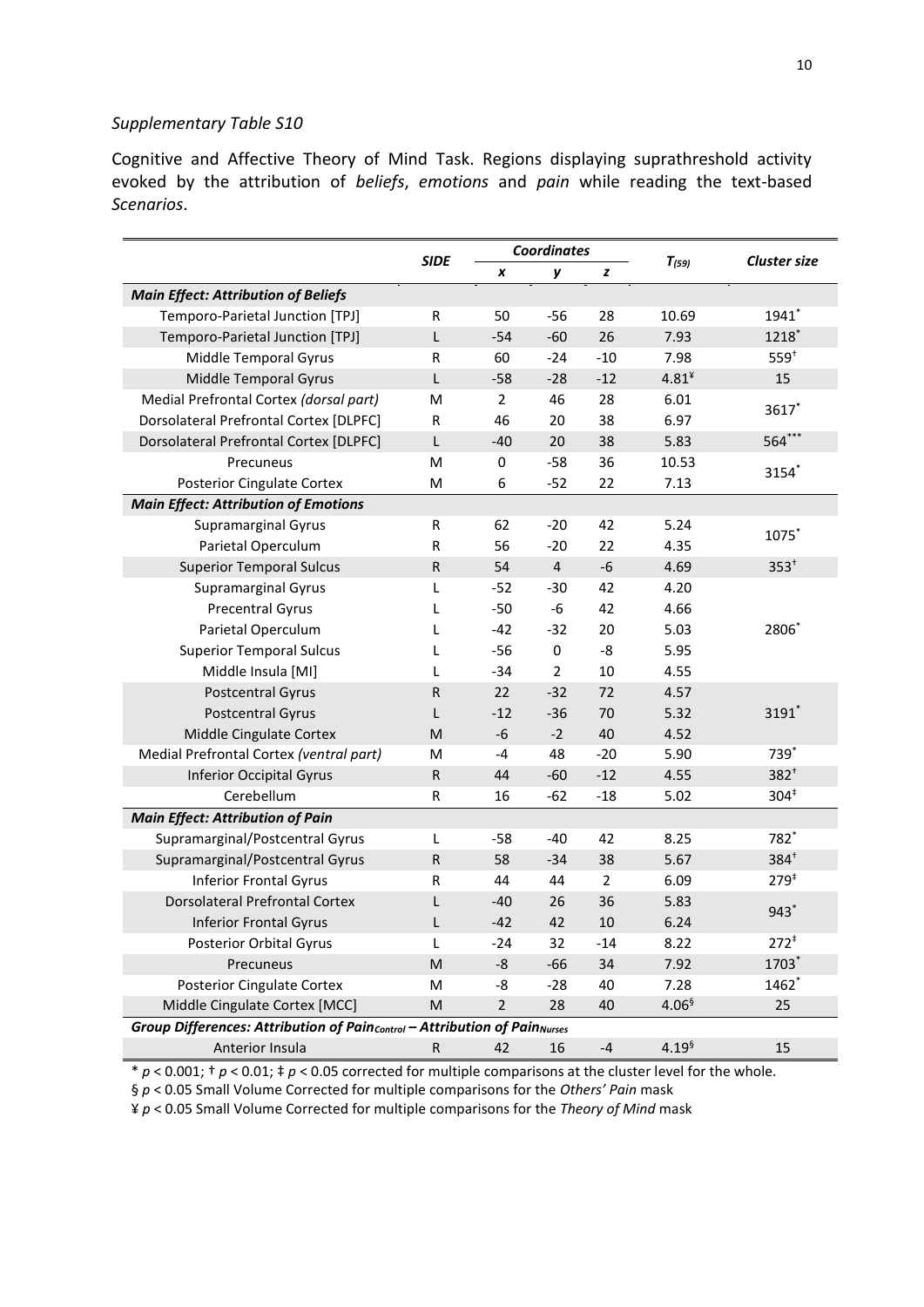Cognitive and Affective Theory of Mind Task. Regions displaying suprathreshold activity evoked by making active *judgment* about *beliefs*, *emotions* and *pain* compared to the control *photos* condition.

|                                                                                            | <b>Coordinates</b><br><b>SIDE</b> |               |       | $T_{(59)}$ |            | <b>Cluster size</b> |  |  |  |
|--------------------------------------------------------------------------------------------|-----------------------------------|---------------|-------|------------|------------|---------------------|--|--|--|
|                                                                                            |                                   | X             | y     | z          |            |                     |  |  |  |
| Main Effect: Beliefs - Photos Judgment                                                     |                                   |               |       |            |            |                     |  |  |  |
| Temporo-Parietal Junction [TPJ]                                                            | R                                 | 56            | $-50$ | 28         | 4.29       | $316^{+}$           |  |  |  |
| Temporo-Parietal Junction [TPJ]                                                            | L                                 | $-54$         | $-58$ | 40         | 5.30       | $356+$              |  |  |  |
| Precuneus                                                                                  | M                                 | $-2$          | $-58$ | 32         | 8.98       | 2715                |  |  |  |
| <b>Posterior Cingulate Cortex</b>                                                          | M                                 | 6             | $-50$ | 26         | 7.38       |                     |  |  |  |
| Medial Prefrontal Cortex (dorsal part)                                                     | M                                 | 4             | 60    | 14         | $4.18^{4}$ | 6                   |  |  |  |
| Group Differences: (Beliefs - Photos) <sub>Med1</sub> - (Beliefs - Photos) <sub>Med4</sub> |                                   |               |       |            |            |                     |  |  |  |
| Dorsolateral Prefrontal Cortex                                                             | R.                                | 38            | 10    | 42         | 4.32       | $168^{\ddagger}$    |  |  |  |
| Supplementary Motor Area [SMA]                                                             | M                                 | 4             | 26    | 46         | 5.16       | $464*$              |  |  |  |
| Group Differences: (Beliefs - Photos) $_{Med1}$ - (Beliefs - Photos) $_{Contr}$            |                                   |               |       |            |            |                     |  |  |  |
| Temporo-Parietal Junction [TPJ]                                                            |                                   | $-52$         | -44   | 28         | 4.68       | $170^{\ddagger}$    |  |  |  |
| <b>Inferior Temporal Sulcus</b>                                                            |                                   | $-58$         | $-4$  | $-26$      | $4.32*$    | $\mathbf{1}$        |  |  |  |
| <b>Main Effect: Emotions - Photos</b>                                                      |                                   |               |       |            |            |                     |  |  |  |
| <b>Inferior Frontal Gyrus</b>                                                              | L                                 | $-44$         | 22    | $-16$      | 5.76       | $192^+$             |  |  |  |
| Precuneus                                                                                  | M                                 | $\mathcal{P}$ | -68   | 36         | 5.76       | $933*$              |  |  |  |
| <b>Posterior Cingulate Cortex</b>                                                          | M                                 | -6            | -50   | 30         | 7.18       |                     |  |  |  |
| Medial Prefrontal Cortex (dorsal part)                                                     | M                                 | $-6$          | 60    | 22         | 5.70       | $431^+$             |  |  |  |
| Group Differences: (Emotions - Photos) Med1 - (Emotions - Photos) contr                    |                                   |               |       |            |            |                     |  |  |  |
| Temporo-Parietal Junction [TPJ]                                                            | $\mathsf{R}$                      | 48            | -46   | 24         | 4.69       | $189*$              |  |  |  |
| <b>Posterior Cingulate Cortex</b>                                                          | M                                 | 6             | $-50$ | 30         | 4.87       | 206 <sup>‡</sup>    |  |  |  |
| <b>Calcarine Cortex</b>                                                                    | R                                 | 24            | $-64$ | 8          | 4.35       | 227 <sup>‡</sup>    |  |  |  |

\* *p* < 0.001; † *p* < 0.01; ‡ *p* < 0.05 corrected for multiple comparisons at the cluster level for the whole. ¥ *p* < 0.05 Small Volume Corrected for multiple comparisons for the *Theory of Mind* mask